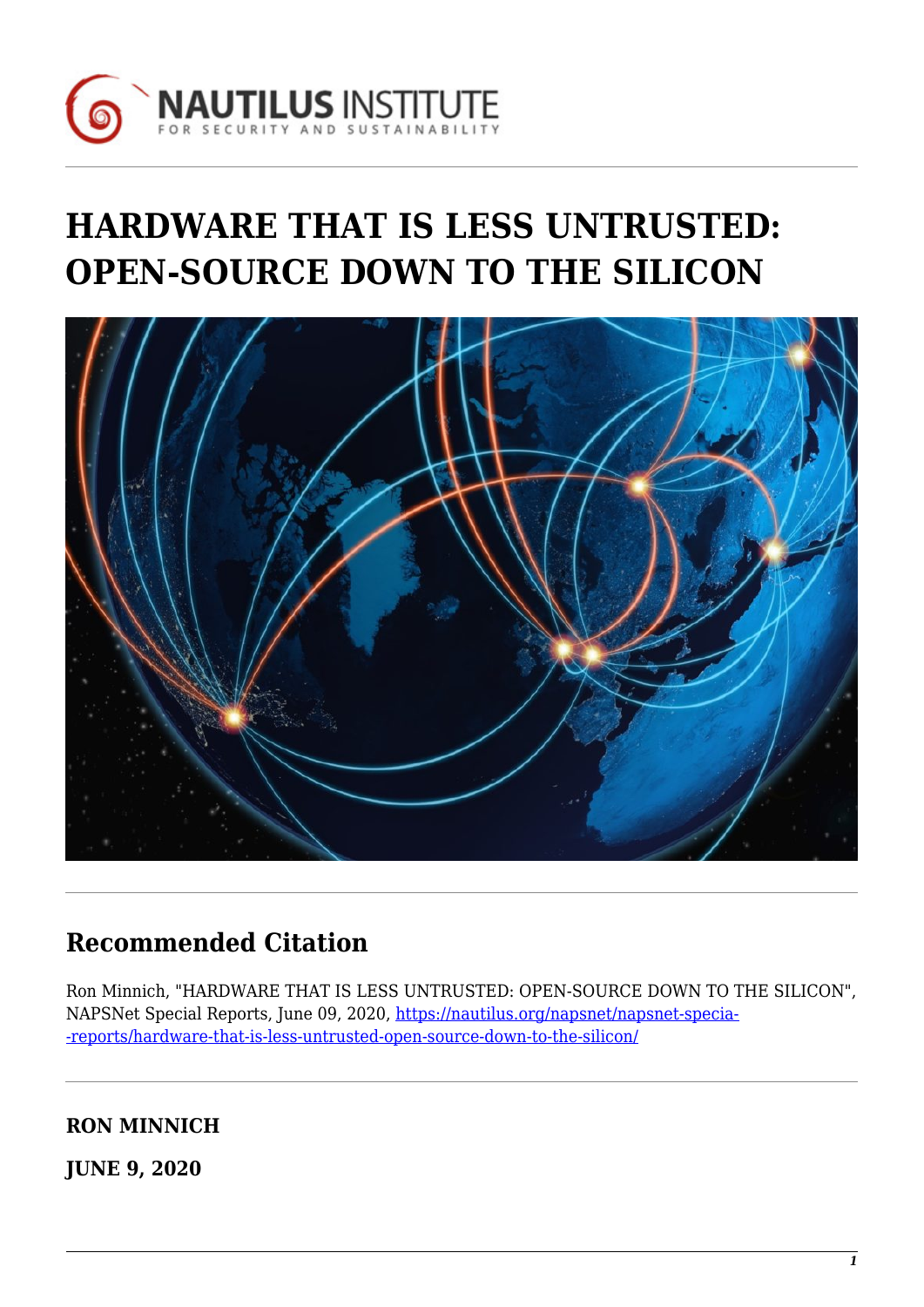## **I. INTRODUCTION**

In this essay, Ron Minnich argues: "We cannot build on a foundation that is compromised at all levels. There is no visibility into the system's behavior. The existing model assumes perfect software: 'Trust, but don't verify.' We need to start anew, from the gates, and work our way up."

Ron Minnich is a software engineer at Google.

The paper was prepared for the Antidotes For Emerging NC3 Technical Vulnerabilities, a Scenarios-Based Workshop held October 21–22, 2019, and convened by the Nautilus Institute for Security and Sustainability, Technology for Global Security, the Stanley Center for Peace and Security, and hosted by the Center for International Security and Cooperation—Stanford University.

A podcast with Ron Minnich, Philip Reiner, and Alexa Wehsener can be found [here](https://soundcloud.com/tech4gs)

It is published simultaneously [here](https://nautilus.org/?p=98281) by Technology for Global Security and here by the Nautilus Institute and is published under a 4.0 International Creative Commons License, the terms of which are found [here.](https://creativecommons.org/licenses/by-nc-sa/4.0/)

Acknowledgments: The workshop was funded by the John D. and Catherine T. MacArthur Foundation. Maureen Jerrett provided copy editing services.

The views expressed in this report do not necessarily reflect the official policy or position of Technology for Global Security or the Nautilus Institute. We seek a diversity of views and opinions on significant topics to identify common ground.

Banner image is by Lauren Hostetter of [Heyhoss Design](http://heyhoss.design/)

#### **II. NAPSNET SPECIAL REPORT BY RON MINNICH HARDWARE THAT IS LESS UNTRUSTED: OPEN-SOURCE DOWN TO THE SILICON JUNE 9, 2020**

<span id="page-1-0"></span>The goal of CATALINK[\[1\]](#page-5-0) is to build a more trustable system. What technical steps are required to build a system that users trust is doing what the system says it is doing? The system must be trusted all the way down to the transistors, and all of it must be open-source. This is inherently difficult, as the computing world is far less open today than it was 20 years ago. Adding to the difficulty, as we have learned in the last 10 years, those foundations have been completely compromised and are full of security holes—some accidental and some malicious. How did we get from the beginnings of computers to where we are today?

By far the computer type most commonly associated with computing is the so-called Personal Computer (PC). The Personal Computer defines a computing standard based around a physical form. Though these started as personal, at least a billion computers following this standard are found in offices, data centers, automobiles, and personal electronics used around the world.

Shown below (Figure 1) is a typical PC of the 1980s—a motherboard. All the chips have an easily identified function. There is one central processing unit (CPU), memory chips, and Input/Output (IO) chips. And, in all this hardware, there is software. The software is contained in the larger chips with round white labels on the top, which blocks ultraviolet (UV) light from erasing the software. The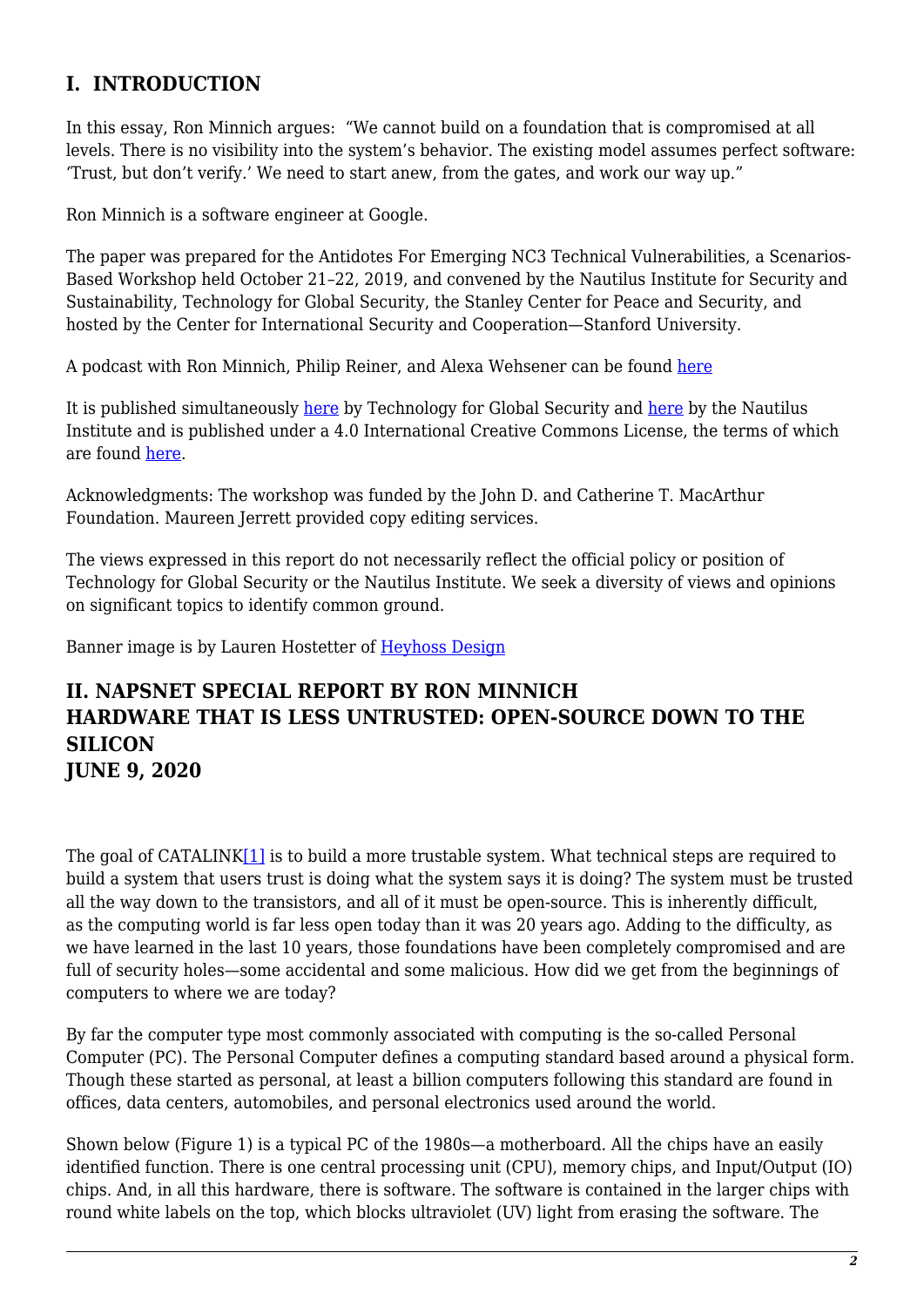software on those chips is called *firmware*, since it is software that is still there even when power is turned off. Firmware is less "hard" than hardware, since it is changeable software, yet "harder" than software, since it is persistent when power is removed and reapplied. When this board was created, anyone could write software to go in those chips because all the information and resources to do so were openly available.





Today's situation is drastically different. Shown below is a more recent motherboard (Figure 2). Some of the smallest chips on that motherboard—1 centimeter (cm) by 1 cm—are more complex than the entire motherboard shown above. Some of these chips contain 1,000 times as much firmware as the motherboard shown above, and like in the motherboard above, all are vulnerable to supply chain attacks. This firmware is difficult, if not impossible, to change once it is installed. The source is only available under the strictest nondisclosure agreements. Moreover, there is no way to verify the firmware on this board is doing what it should do, or that it is not doing what it should not do. The model of this proprietary firmware is, "trust, but don't verify." This model has proven too ineffective for operational security.

<span id="page-2-0"></span>It has been demonstrated that it is possible to attach wires to the board, trace activity, and reverse engineer the software from those activity traces.[\[2\]](#page-5-1) From there, it is not a significant leap to inserting malicious software. It would be even easier to modify the software somewhere in the supply chain; for instance, when the software is written, the board is built, or the board is en route to the final customer. Modifying software in this manner is called a *supply chain attack*.

**Figure 2.** A modern motherboard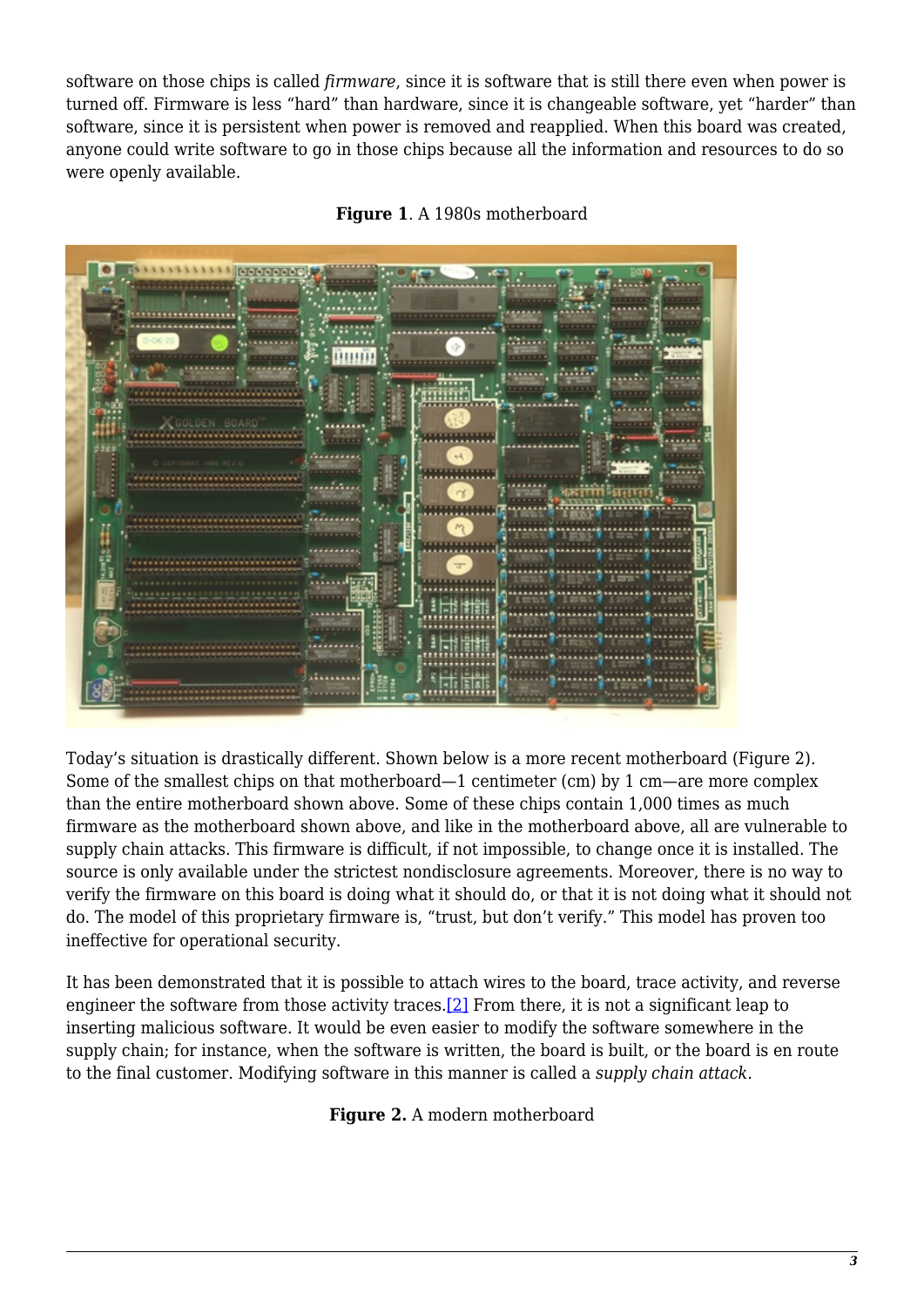

While there are many CPUs on this board, the most well-known is the main CPU—the x86. The x86 is the most visible to the user because it runs Windows or Linux, which in turn runs all the applications users use. The x86 has firmware, called UEFI. It is as complex in many ways as Linux or Windows. UEFI is generally only released in binary form, and hence unverifiable: "Trust, but don't verify." Many security researchers have decoded UEFI for fun, however, and criminals have likewise done so for profit. A search for "UEFI exploits" reveals an astounding 204,000 results. As a result, in any given week there are many active exploits, some of the most recent being this year.[\[3\]](#page-5-2)

<span id="page-3-0"></span>We cannot build on a foundation that is compromised at all levels. There is no visibility into the system's behavior. The existing model assumes perfect software: "Trust, but don't verify." We need to start anew, from the gates, and work our way up. But what does this new model look like?

Shown below (Figure 3) is a new board called the HiFive, from SiFive. SiFive is a new startup that is designing and selling RISCV (pronounced "risk five") CPUs. RISCV is an open, unlicensed architecture. This means that companies wishing to build RISCV chips do not need to pay a license fee or ask permission. RISCV is a specification managed by the RISCV foundation, originally based in the United States, and now based in Switzerland. The RISCV specification is a definition of how the CPU must work and not a CPU itself. Other companies such as Nvidia, Western Digital, and SiFive build the CPU itself. Today, there are also open-source implementations of RISCV available at places like GitHub.

**Figure 3:** HiFive motherboard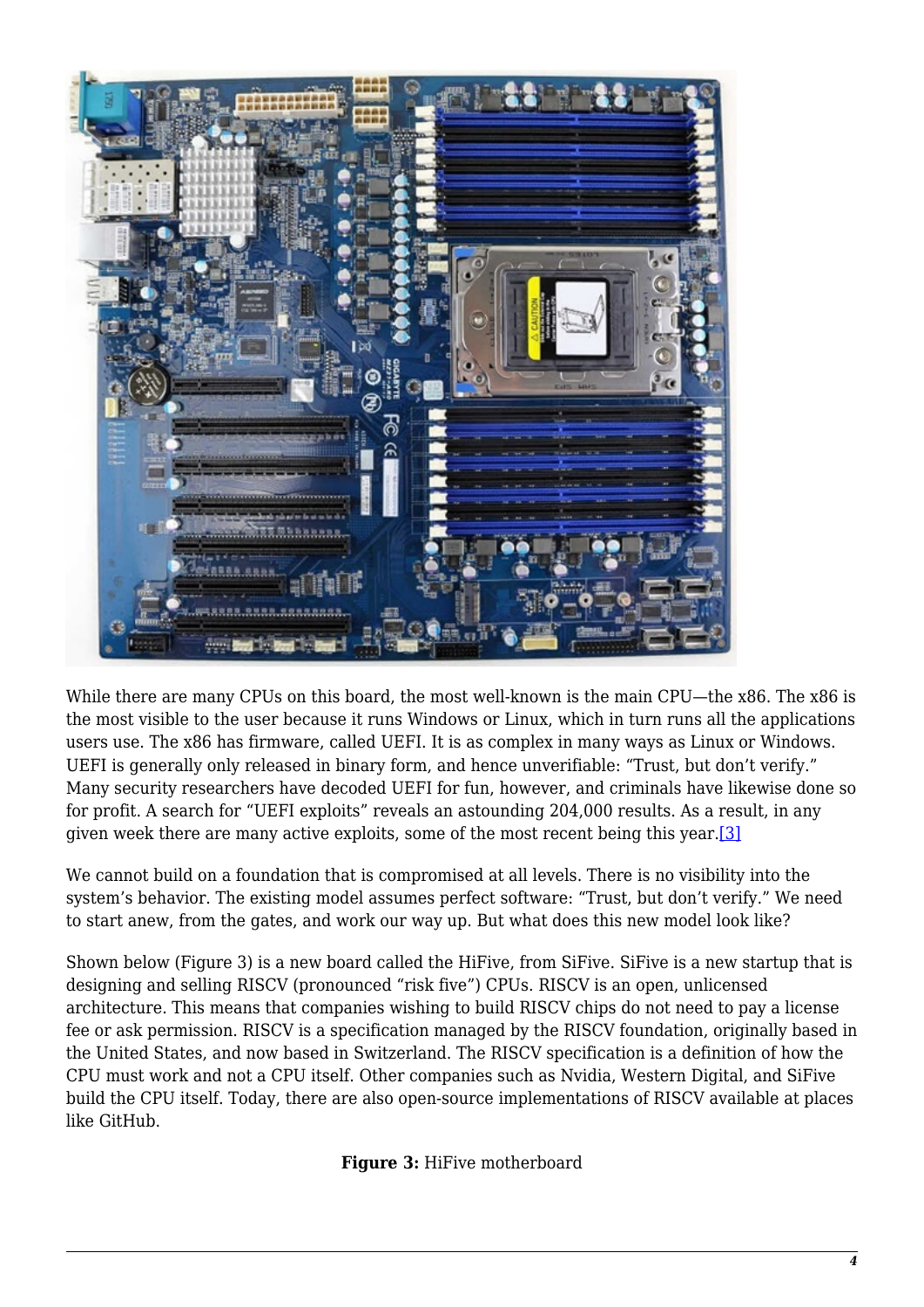

Open-source CPUs do not benefit from the 50 years of continuous performance gains achieved in the proprietary world. The HiFive board costs \$1,000. In contrast, a nearly ten times more powerful x86 board costs a mere \$30. Compared to proprietary systems, the open-source performance-to-price ratio is 300 times less.

<span id="page-4-0"></span>Note that RISCV is not behind in every way; far from it. RISCV processors, being new, can be designed to avoid the kind of security problems that have plagued older CPUs in recent years. They have extremely low power consumption and are arguably more power efficient than even ARM[\[4\]](#page-5-3) which makes them practical for CATALink; a modern x86 processor is too power-hungry and hot. Because there is not a per-core license, and the cores are so compact, RISCV processors are not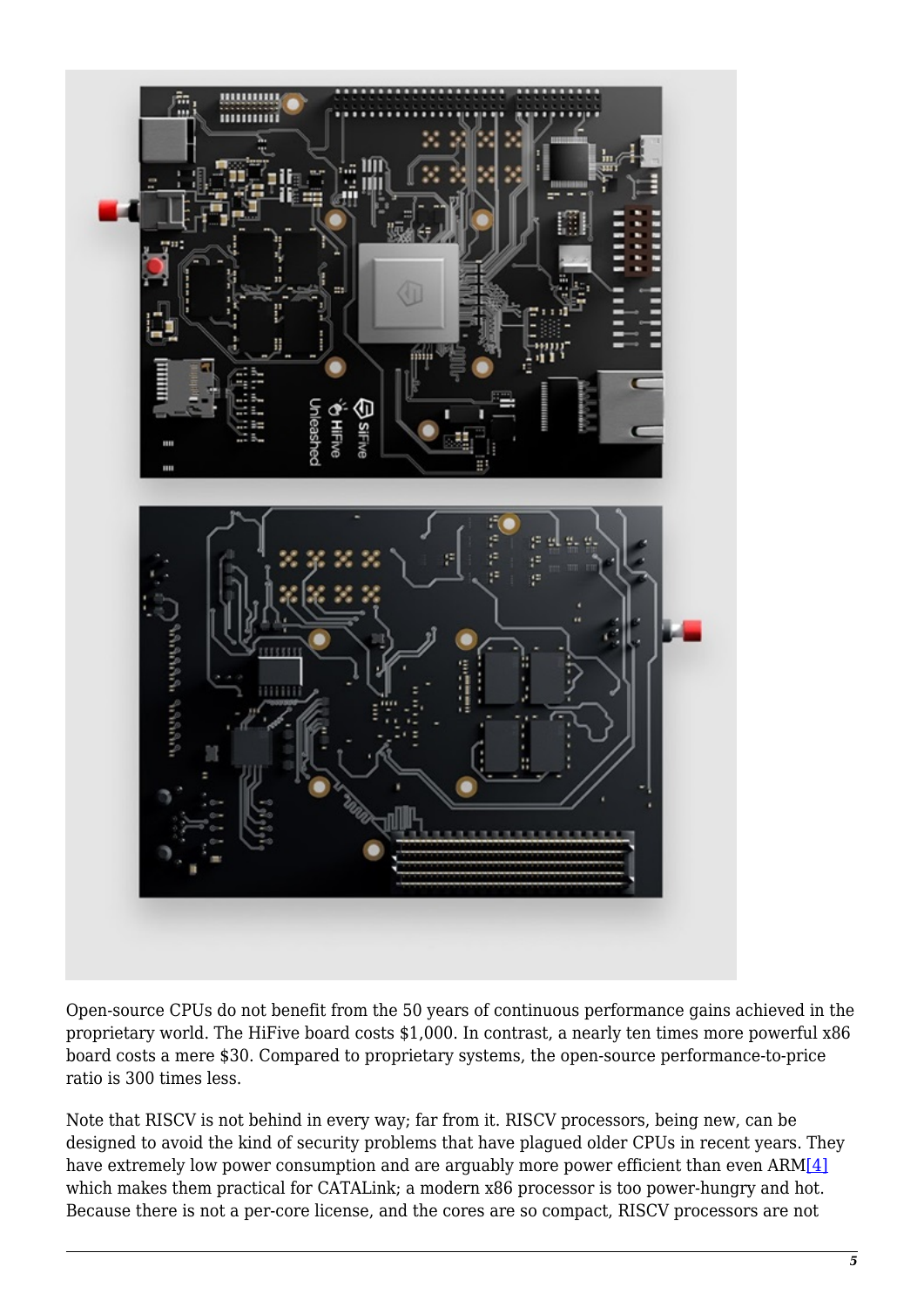<span id="page-5-5"></span>artificially constrained to small numbers of cores—a recent system has 1049 cores, far more than any x86 processor offers today. Finally, there are some very cheap low-end RISCV 32-bit systems available today; in one case, one can buy a board for five dollars (\$5).[\[5\]](#page-5-4) All that said, however, the highest-throughput RISCV CPU is at least ten times slower than a medium-throughput x86.

To effectively and efficiently run on RISCV, software needs to accommodate itself to constraints not seen since the early 2000s. CATALINK software must be efficient and thrifty. We will need new software, therefore, to accommodate these old constraints.

The requirement to write new software, rather than just taking what exists today, is an advantage. This process will give us a chance to write software designed for security as a top priority. Were we to simply take the RISCV hardware and drop existing software onto it, our system might still be unreliable and insecure. The problem is that much software is written in C. It is well known to be a problematic language when security problems are concerned. Further, most software is written to optimize features and speed instead of security.

In addition to the hardware issues previously discussed, we need to start anew on the software stack and consider modern programming languages with integrated safety attributes. For example, many projects are using a new language called Rust. It has many features to ensure safe programming and minimize the resource usage of the code. Other languages, such as Spark[,\[6\]](#page-6-0) are designed for *formal verification*, in which automated programs verify that the software does what it should.

<span id="page-5-6"></span>The programming language will not on its own ensure a verifiably secure system. The rules for writing safe software are well understood yet rarely followed. CATALINK will need rigorous controls to ensure software "follows the rules." These controls must be automated. One example of automated checking demonstrates how the "Go report card," generated by an automated system, grades the code quality continuously.[\[7\]](#page-6-1) Another automation example is the Coverity code[.\[8\]](#page-6-2) Coverity scans 6,700 projects for code quality.

<span id="page-5-7"></span>CATALINK can build on the foundation of the entirely open RISCV. Starting with that foundation, we can build new software in modern languages, such as Rust, that let us provide the assurance that the software does what it should and does not do what it should not. Further, for all the components of CATALINK, we can adhere to a "Trust, but Verify" model—a far superior alternative to the models we have today.

## **III. ENDNOTES**

<span id="page-5-0"></span>[\[1\]S](#page-1-0)ee: See: NAUTILUS INSTITUTE, STANLEY CENTER FOR PEACE AND SECURITY, AND TECHNOLOGY FOR GLOBAL SECURITY, "LAST CHANCE: COMMUNICATING AT THE NUCLEAR BRINK, SCENARIOS AND SOLUTIONS WORKSHOP, SYNTHESIS REPORT", NAPSNet Special Reports, May 23, 2020, [https://nautilus.org/napsnet/napsnet-special-reports/last-cha](https://nautilus.org/napsnet/napsnet-special-reports/last-chance-communicating-at-the-nuclear-brink-scenarios-and-solutions-workshop-synthesis-report/)[ce-communicating-at-the-nuclear-brink-scenarios-and-solutions-workshop-synthesis-report/](https://nautilus.org/napsnet/napsnet-special-reports/last-chance-communicating-at-the-nuclear-brink-scenarios-and-solutions-workshop-synthesis-report/)

<span id="page-5-1"></span>[\[2\]A](#page-2-0)ndrew Huang, Hacking the Xbox: An Introduction to Reverse Engineering, No Starch Press, July 1 2003, updated March 2013, available at:<https://nostarch.com/xboxfree>

<span id="page-5-2"></span>[\[3\]"](#page-3-0)Through the SMM-Class and a Vulnerability Found There," SYNACKTIV Digital Security, January 14, 2020, available at: [https://www.synacktiv.com/posts/exploit/through-the-smm-class-](https://www.synacktiv.com/posts/exploit/through-the-smm-class-and-a-vulnerability-found-there.html) [nd-a-vulnerability-found-there.html](https://www.synacktiv.com/posts/exploit/through-the-smm-class-and-a-vulnerability-found-there.html)

<span id="page-5-4"></span><span id="page-5-3"></span>[\[4\]A](#page-4-0)vailable at: [https://www.datacenterknowledge.com/hardware/open-source-risc-v-ready-take](https://www.datacenterknowledge.com/hardware/open-source-risc-v-ready-take-intel-amd-and-arm-data-center)[intel-amd-and-arm-data-center](https://www.datacenterknowledge.com/hardware/open-source-risc-v-ready-take-intel-amd-and-arm-data-center)